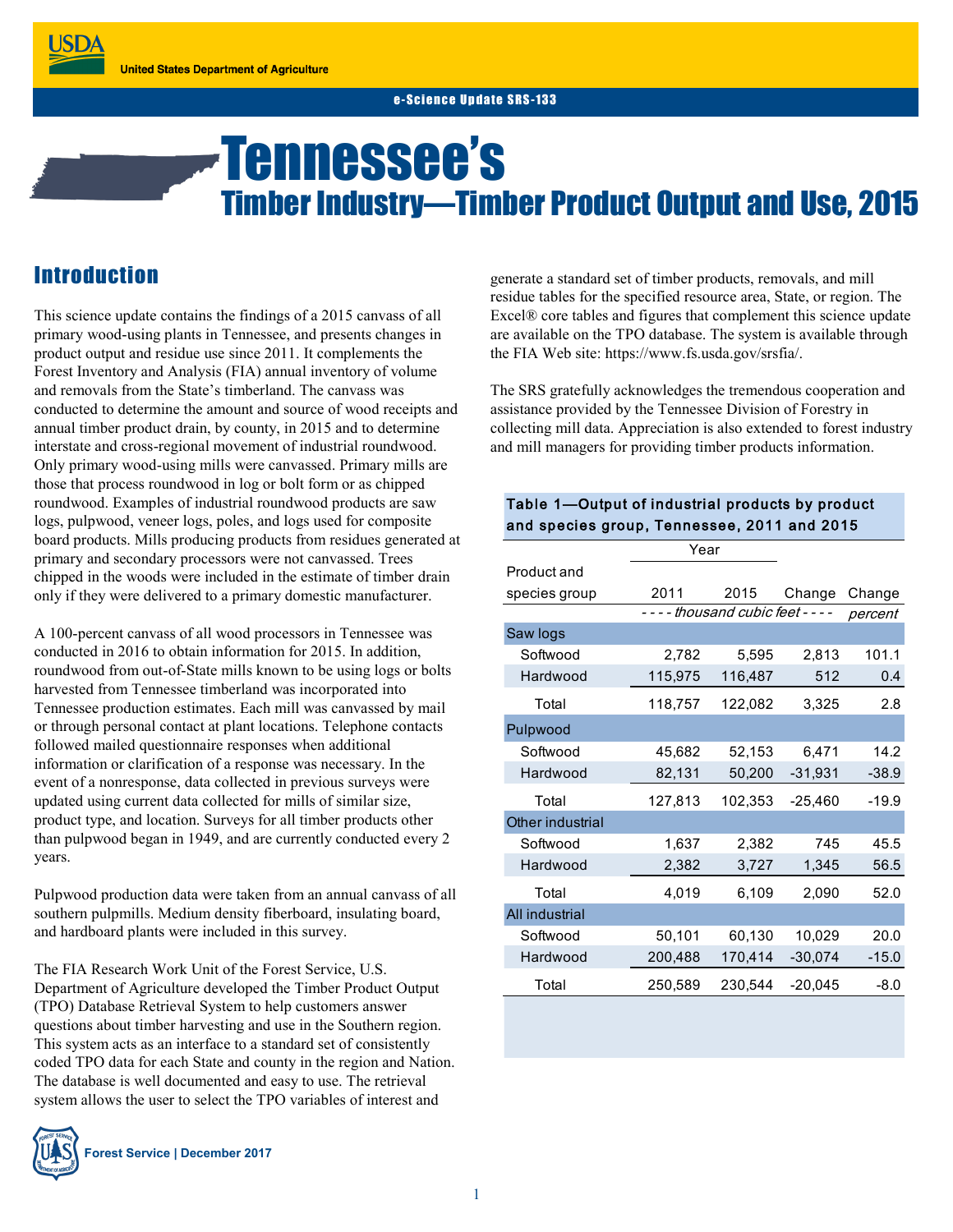### All Products

Industrial timber product output from roundwood decreased 20.0 million cubic feet, or 8 percent, to 230.5 billion cubic feet.

Output of industrial hardwood roundwood products was down 15 percent, to 170.4 million cubic feet, while output of industrial softwood roundwood products increased 20 percent to 60.1 million cubic feet (fig. 1).

Pulpwood and saw logs were the principal roundwood products in 2015. Combined output of these two products totaled 224.4 million cubic feet and accounted for 97 percent of the State's total industrial roundwood output (fig. 2).

Total receipts at Tennessee mills, which included roundwood harvested and retained in the State and roundwood imported from other States, was up 2 percent from 289.4 million cubic feet to 294.0 million cubic feet.

At the same time, the number of primary roundwood-using plants in Tennessee declined from 255 in 2011 to 244 in 2015 (fig. 3, see next page). The number of sawmills decreased by 9, composite and miscellaneous mills decreased by one each, while pulpmills, veneer, post and pole and bioenergy mills remained unchanged.

Across all products, 79 percent of roundwood harvested was retained for processing at Tennessee mills. Exports of roundwood to other States amounted to 49.4 million cubic feet, while imports of roundwood amounted to 112.9 million cubic feet making the State a net importer of roundwood.



Figure 2—Roundwood production by type of product, Tennessee 2015.



Year

Figure 1—Roundwood production for all products by species group and year, Tennessee.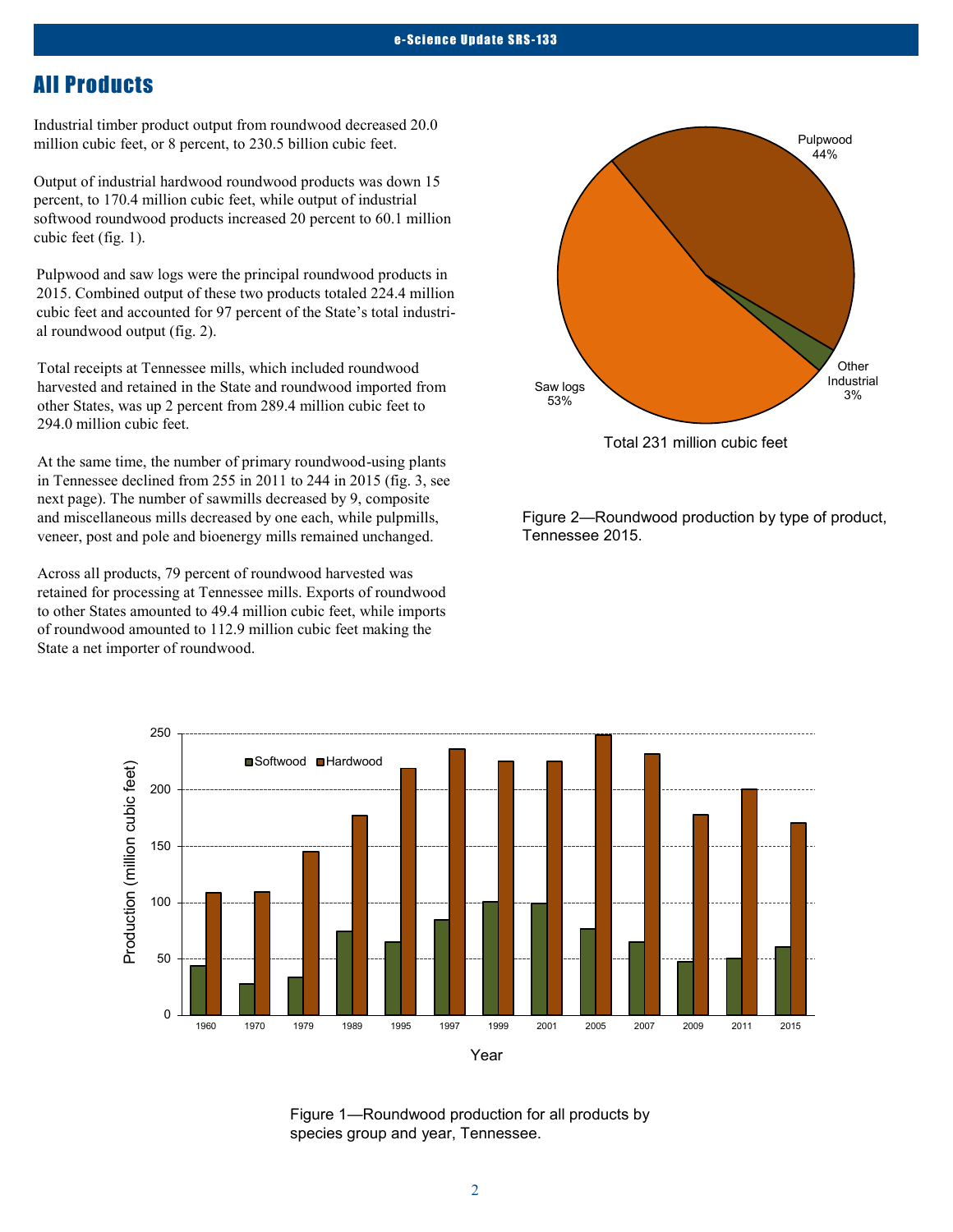

◆ Veneer/Plywood mill

Saw mill (includes cooperage/stave, handle mills)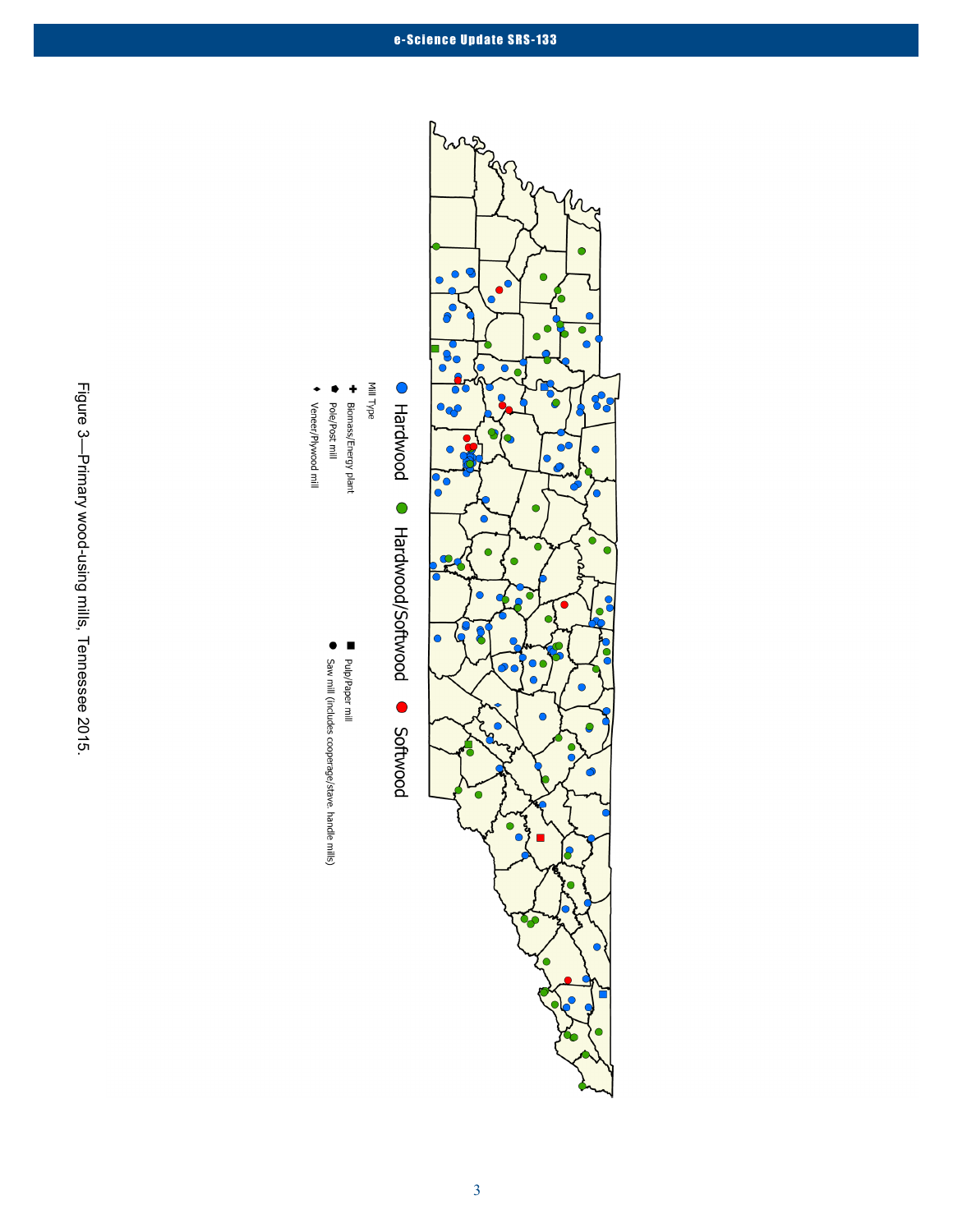#### Pulpwood

Total pulpwood production decreased 20 percent to 102.4 million cubic feet and accounted for 44 percent of the State's total roundwood TPO compared to 51 percent of total TPO in 2011. Hardwood output was down to 50.2 million cubic feet, a decrease of 39 percent from 2011. Softwood output increased to 52.2 million cubic feet, an increase of 14 percent from 2011 (fig. 4).



Figure 4—Roundwood pulpwood production by species group and year, Tennessee.

Sixty-seven percent of roundwood cut for pulpwood was retained for processing at Tennessee pulpmills. Roundwood pulpwood accounted for 67 percent of total known exports and 93 percent of total imports.

Five pulpmill facilities were operating and receiving roundwood in Tennessee in 2015, the same since 1995. Total pulpwood receipts for these mills increased to 174.5 million cubic feet, accounting for 59 percent of total receipts for all mills.

#### Saw logs

Saw logs accounted for 53 percent of the State's total roundwood products. Output of hardwood saw logs increased < 1 percent to 116.5 million cubic feet, while that of softwood saw logs increased 101 percent to 5.6 million cubic feet (fig. 5).



Figure 5—Roundwood saw-log production by species group and year, Tennessee.

In 2015, Tennessee had 235 sawmills, 9 fewer mills than in 2011. Total saw-log receipts were up 1 percent to 119.3 million cubic feet. Hardwood saw-log receipts increased 1 percent to 117.1 million cubic feet, while those of softwoods were up 1 percent to 2.2 million cubic feet.

Tennessee retained 92 percent of its saw-log production for within State manufacture, with saw-log exports exceeding imports by 2.8 million cubic feet in 2015.

## Other Industrial Products

Roundwood harvested for other industrial uses such as poles, posts, mulch, residential firewood, industrial fuel, logs for log homes, composite panels, veneer and all other industrial products totaled 6.1 million cubic feet. Hardwood made up 61 percent of the other industrial products volume.

The number of plants producing other industrial products totaled 4 in 2015. Combined receipts of other industrial products from softwood and hardwood totaled 240 thousand cubic feet.